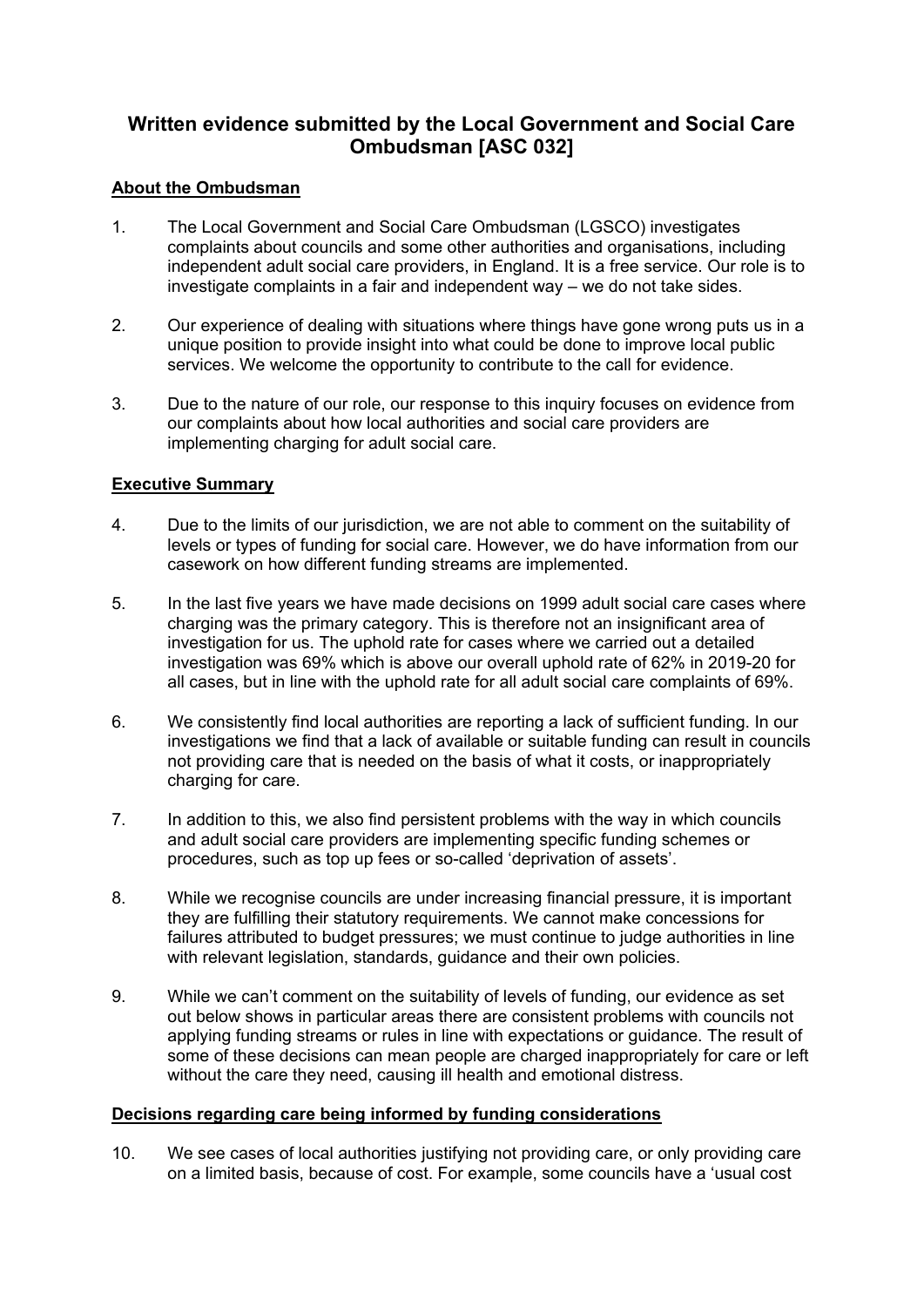rate' that they will not go above for certain services regardless of the individual needs of the person. This is not in line with what is set out in statutory the guidance. In addition, we also sometimes see councils who charge a consistent rate regardless of the actual needs of the individual, as a means to cover the cost of care as a whole.

- 11. In our 2018 report about the pressures in local government *Under Pressure<sup>1</sup>* , we identified that we have found councils at fault for raising eligibility thresholds to qualify for services, particularly in adult social care, as a means to save money. Instead of starting by assessing needs, developing a care plan and then meeting eligible needs, councils have made resource-led decisions, sometimes missing out the care plan or needs assessment stage altogether.
- 12. We have also found examples where councils have imposed targets or informal policies to restrict services. For example, in one case we found there was no formal policy but instead a direction to social work teams to only give a maximum of four weeks respite care.
- 13. Funding concerns are something that are raised consistently with us by local authorities when processing complaints. However, we are clear that concerns around funding are not an excuse for councils not to meet their requirements.
- 14. The local authority should be assessing the person who needs care and giving them an individual personal budget based on their needs and that is sufficient to meet their needs.

# **Example cases**

**Case Overview [\(16](https://www.lgo.org.uk/decisions/adult-care-services/assessment-and-care-plan/16-015-946) [015](https://www.lgo.org.uk/decisions/adult-care-services/assessment-and-care-plan/16-015-946) [946\):](https://www.lgo.org.uk/decisions/adult-care-services/assessment-and-care-plan/16-015-946)** We received a complaint against Wiltshire County Council from a woman who complained the Council has wrongly cut the respite care provided for her son and has wrongly asked her to pay towards the cost of her son's transport between home and day care.

During this investigation we found the council had introduced banding for certain types of disability to save money in its adult social care budgets. Once it decided the person's disability fell into a particular band, it meant the person's funding could not exceed a certain level.

#### **Our investigation:**

Mr and Mrs N have an adult son, Mr P, who has complex needs. He has severe learning difficulties and epilepsy. He has always lived at home with his parents.

Recently, Mr N has also become disabled. Mrs N acts as carer to both Mr N and Mr P. At her request, the Council pays her via direct payments to be Mr N's carer. Since leaving school, Mr P has attended a day care facility within the Council's area on week days. He has attended the same respite centre for many years. The Council has provided transport for him to day care. It also provides residential respite care. The family lived, until 2016, in a house about 10 miles from the day care centre.

In late 2015, Mr and Mrs N decided to move. Mrs N was very keen that Mr P should keep his existing care package at their new home. She believed based on her communications with the Council that this would be the case.

<sup>1</sup> [LGSCO:](https://www.lgo.org.uk/information-centre/news/2018/dec/councils-mustn-t-throw-out-the-rule-book-in-the-face-of-pressure-says-ombudsman) [Under](https://www.lgo.org.uk/information-centre/news/2018/dec/councils-mustn-t-throw-out-the-rule-book-in-the-face-of-pressure-says-ombudsman) [pressure](https://www.lgo.org.uk/information-centre/news/2018/dec/councils-mustn-t-throw-out-the-rule-book-in-the-face-of-pressure-says-ombudsman)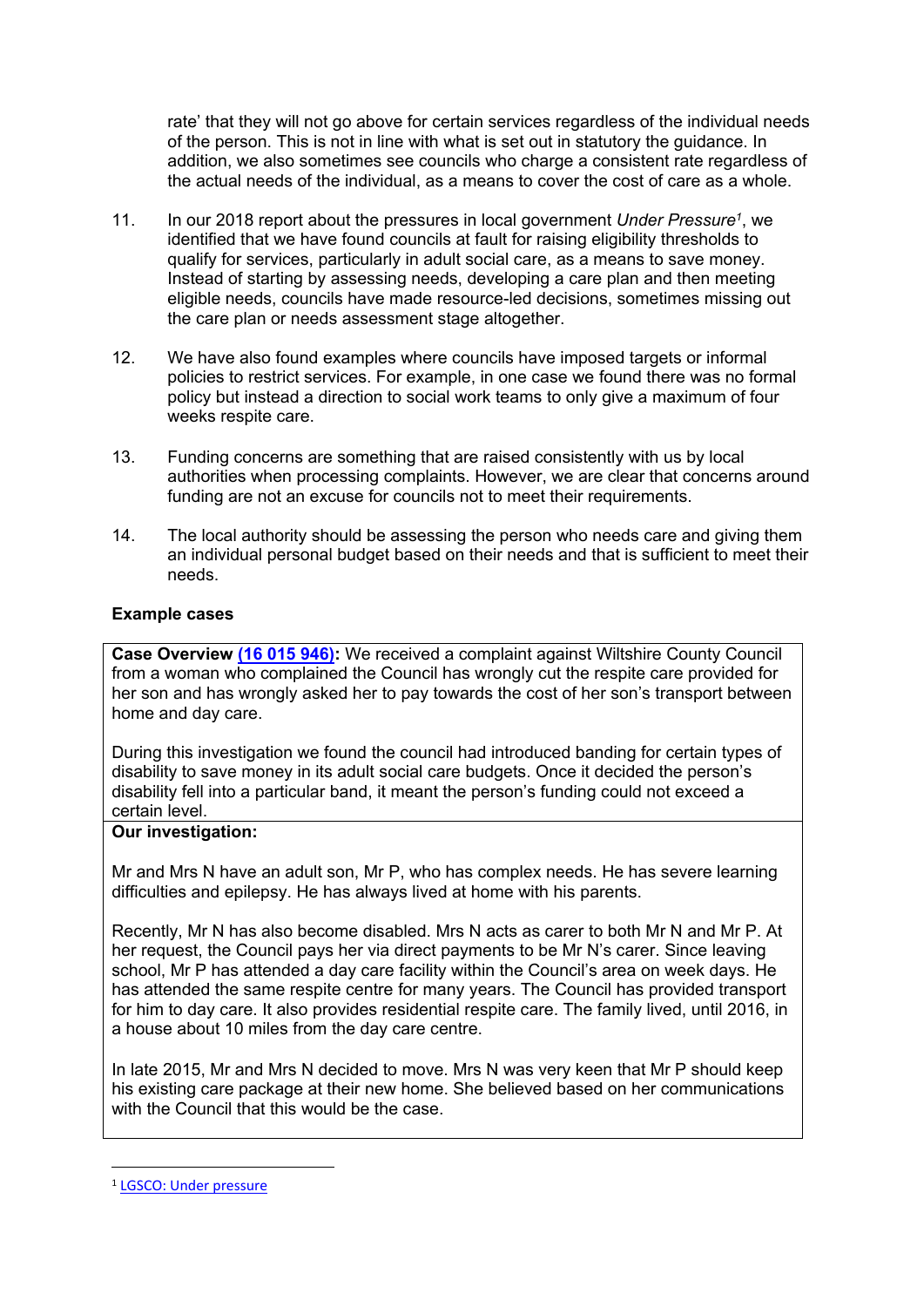The Council told Mrs N it had decided to cut Mr P's transport funding and to ask Mrs N to provide two journeys a week between home and day care. She could either pay the Council £30 a trip or provide the transport herself. The Council said it had also decided to cut respite care from 104 nights per year to 68 nights per year. The Council said it had calculated the new level using the MAT. Mrs N complained about these decisions.

In September 2016, the Council conducted a review of Mr P's needs. In the summary, it said, 'all support needs are being met – no change required…., 'Mrs N is happy to continue as Mr P's main carer and for him to reside in the family home (respite, day care and transport arrangements need to remain unchanged to continue to support)'. Mr P's eligibility for services remained unchanged. His wellbeing outcomes remained unchanged.

Mrs N said she needed the respite care to remain at its current level. She said she wanted to care for Mr P but could not do so without respite. The Council said it had carried out a fresh calculation of the family's respite care entitlement. It said it had applied the provisions set out in the MAT. It said Mrs N had been receiving a level of respite care above that which it gave in similar cases. It said the change would be introduced 'gradually' and would be fully in place by April 2017.

We found the Council was at fault for the way in which it reduced both the level of respite care and the transport provision.

The Council says the family is receiving care 'at the top level'. This approach does not accord with the Care Act which requires councils to assess and meet eligible needs. The Council cannot set maximum budget levels. The Act says eligible needs must be met, no matter what the cost. The Council says the indicative weekly budget set at the April 2015 review was wrongly recorded as £1000 - £2000 a week. It says it should have been £700 - £1000. This is immaterial. The only question is whether the Council is meeting eligible needs.

The Council has provided us with its bandings. It says Mr P's disability falls into a certain band and therefore his funding cannot exceed a certain level. Again, this approach does not accord with the Care Act. The Council may use bandings as a guide but, as the Care and Support Statutory Guidance states, such systems are unlikely to work in complex cases like Mr P's.

The Council's decision to ask the family to either fund or provide one day's transport per week appears to have been part of a general withdrawal of provision and a cost cutting exercise. It was not based on assessments of need and was therefore in breach of the requirements of the Care Act and was fault. In Mrs N's case, asking Mrs N to provide the transport would have resulted in Mr N's needs going unmet. Mrs N is his carer too. Asking Mrs N to provide one day's transport per week for Mr P would result in Mr N being left alone for six hours.

The MAT predates the Care Act. Its purpose is to ration available resources. The Care Act requires councils to meet eligible needs. It does not allow rationing for any reason. If a council cannot meet an eligible need, it must pay someone else to meet it. The MAT is, therefore, incompatible with the Care Act. The Council is at fault for continuing to use it. If the Council has used the MAT in other cases, this will also be fault.

**Result:** To remedy the injustice caused, the council has agreed to:

- Apologise to Mrs N:
- Restore the previous level of respite care pending a re-assessment compliant with the Care Act 2014;
- Confirm it will offer her 24 days respite care to be taken at a time of her choosing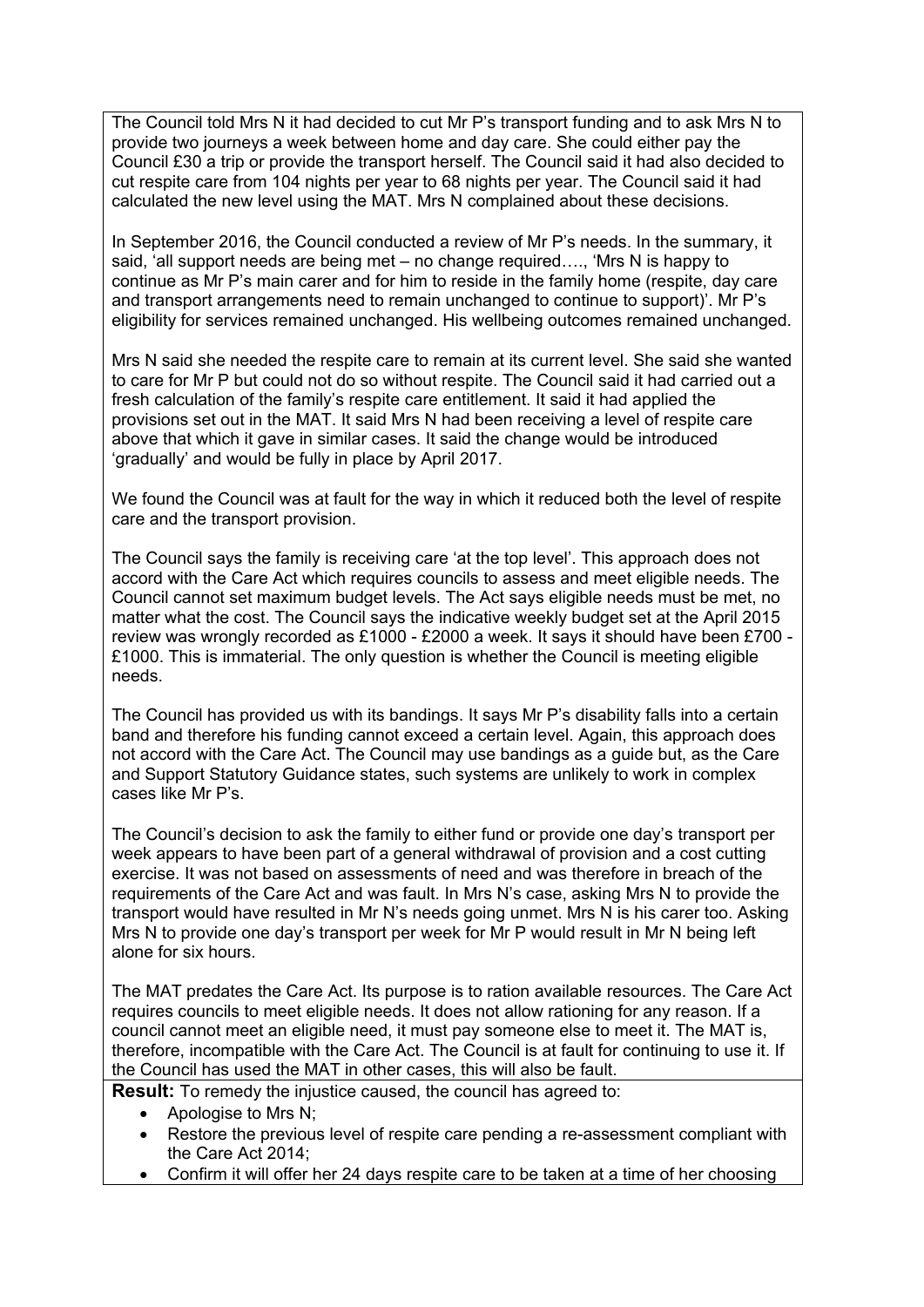in recognition of the respite care wrongly withdrawn:

- Pay Mrs N £747.50 in recognition of money she paid the Council for transport:
- Pay Mrs N £500 in recognition of distress and time and trouble;
- Review its policy and procedure on respite care to reflect the requirements of the Care Act 2014;
- Review other files for evidence of use of the Matrix Assessment Tool (MAT). It should write promptly to anyone similarly affected and review their cases;
- Review the files of anyone whose transport was cut to ensure these cuts were compliant with the Care Act;
- Inform the Ombudsman of the numbers of people involved and undertake to review all cases within a further three months;
- Ensure all staff receive training in the requirements of the Care Act and the relevant guidance; and
- Review all relevant documents to ensure they reflect the current law.

**Case Overview ([19](https://www.lgo.org.uk/decisions/adult-care-services/charging/19-006-248) [006](https://www.lgo.org.uk/decisions/adult-care-services/charging/19-006-248) [248](https://www.lgo.org.uk/decisions/adult-care-services/charging/19-006-248)):** Lincolnshire County Council was charging a fixed rate for short term residential care which was not in line with statutory guidance

**Our investigation**: When investigating another complaint against this Council (our reference 17 009 926) about charging for adult social care, we noted the Council was charging a fixed rate for short-term residential care without carrying out a financial assessment.

This policy applied from 2012. The policy said people could have a full financial assessment if they wished.

We considered there may be fault in the Council's policy causing injustice to members of the public and decided to investigate in accordance with our powers under section 26D of the Local Government Act 1974.

We consider there was fault in the Council's policy on flat-rate charges for short- term residential care.

Our reasons are:

• Care and Support Statutory Guidance emphasises the overarching principle of affordability. We do not consider the fixed charge takes account of this principle; • In the context of light-touch assessments, paragraphs 8.22 and 8.24 of the Care and Support Statutory Guidance envisage consideration by the Council of some evidence of the person's finances, including their income and limited assessment by the Council of affordability for the individual. We accept that this assessment would be short of a full financial assessment with all the paperwork which that would entail. But the practice of ascertaining a person's capital and not looking at their income at all, falls short of the expectations of the Care and Support Statutory Guidance;

• The Council can depart from statutory guidance if it has cogent reasons. The Council has not given us any information about this and so we conclude it had no cogent reasons when it implemented the policy;

• Councils have some discretion around charging people for short-term residential care. They can choose not to charge at all or can charge people as if they are receiving nonresidential care. And they can depart from Care and Support Statutory Guidance with cogent reasons. None of these approaches applied to the 2012 charging policy; and • We do not consider the discretion around charging for short-term residential care was intended to have the effect that people may pay more than if they had a full financial assessment.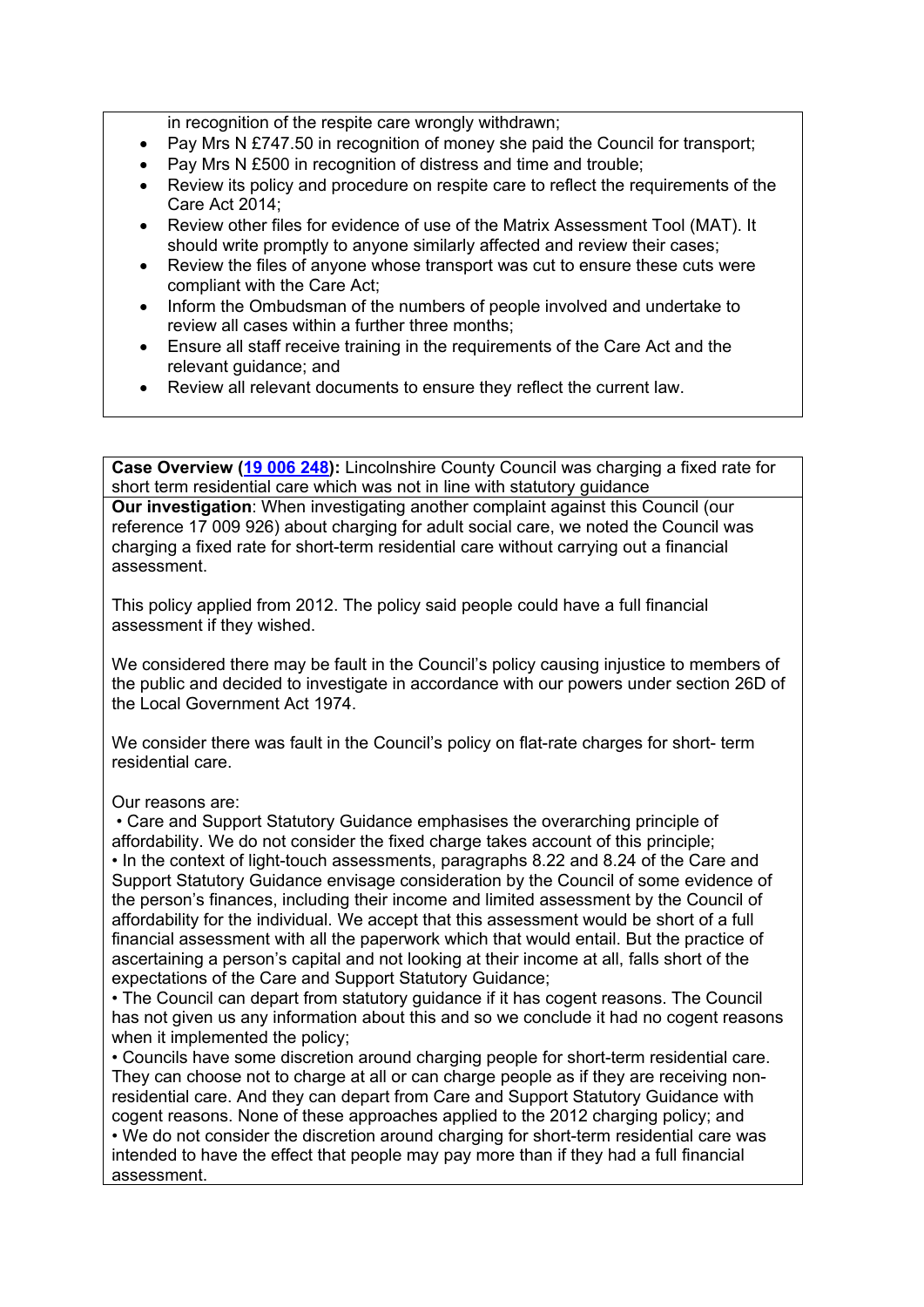**Result:** We recommend the Council:

• reimburses those people it has already identified as having overcharged based on the figures it already has available; and

• estimates the remaining cases (for people who are still alive) on the basis of financial information currently available to the Council. If this is not possible, offers those people a retrospective financial assessment and calculates any refunds due for those who respond to the Council's offer.

### **Deprivation of assets**

- 15. One of the common concerns we see around the implementation of funding streams in our complaints are decisions regarding so called 'deprivation of assets'. 'Deprivation of assets' occurs where an individual deliberately deprives themselves of, or reduces, their assets (e.g., by transferring ownership of their home) in order to reduce the amount they must pay for their care. If the council decides this has happened, they can treat the person as if they still possess the asset and charge them accordingly. In order to make this decision the council must be able to evidence that a deliberate deprivation took place, and we would expect all local authorities to be able to fully evidence their decision-making process.
- 16. However, we often see cases of decisions regarding deprivation of assets not being evidenced, or the process for making a decision not being followed properly. For example, the value of a house being taken into account even when the home is occupied. In addition, we sometimes find that councils can take a particularly 'hard line' on deprivation of assets. For example, a person with dementia may have decided to dispose of an asset many years before they will be in receipt of care. However, the council when it comes to do a financial assessment, may still treat this as a deliberate depravation, as the person had a diagnosis which would make care likely in the future.
- 17. In addition, the statutory guidance on deprivation of assets is unclear, and consequently we see inconsistencies in the way it is applied.

#### **Example cases**

**Case overview [\(19](https://www.lgo.org.uk/decisions/adult-care-services/charging/19-010-267) [010](https://www.lgo.org.uk/decisions/adult-care-services/charging/19-010-267) [267](https://www.lgo.org.uk/decisions/adult-care-services/charging/19-010-267)):** We received a complaint regarding East Sussex County Council. The complainant came to us on behalf of herself, her husband and her father. The complainant bought a property with her husband and her father. She complains the Council should have applied a discretionary property disregard with regards to her father's one third share of their property.

**Our investigation:** Mr X entered residential care temporarily in 2018. However, the Council did not explain that, if Mr X would stay in the home permanently, he would not meet the criteria for a "mandatory property disregard". As such, the Council would include the value of his share of the property in his financial assessment. This would mean his capital would become significantly more than £23,250, which meant he would have to pay for the entire cost of his permanent residential care.

Following a care review, the Council concluded on 11 February 2019 that Mr X would need to stay in a care home permanently. This meant that, unless the Council would agree to apply a "discretionary property disregard", Mr X would have to pay for the full cost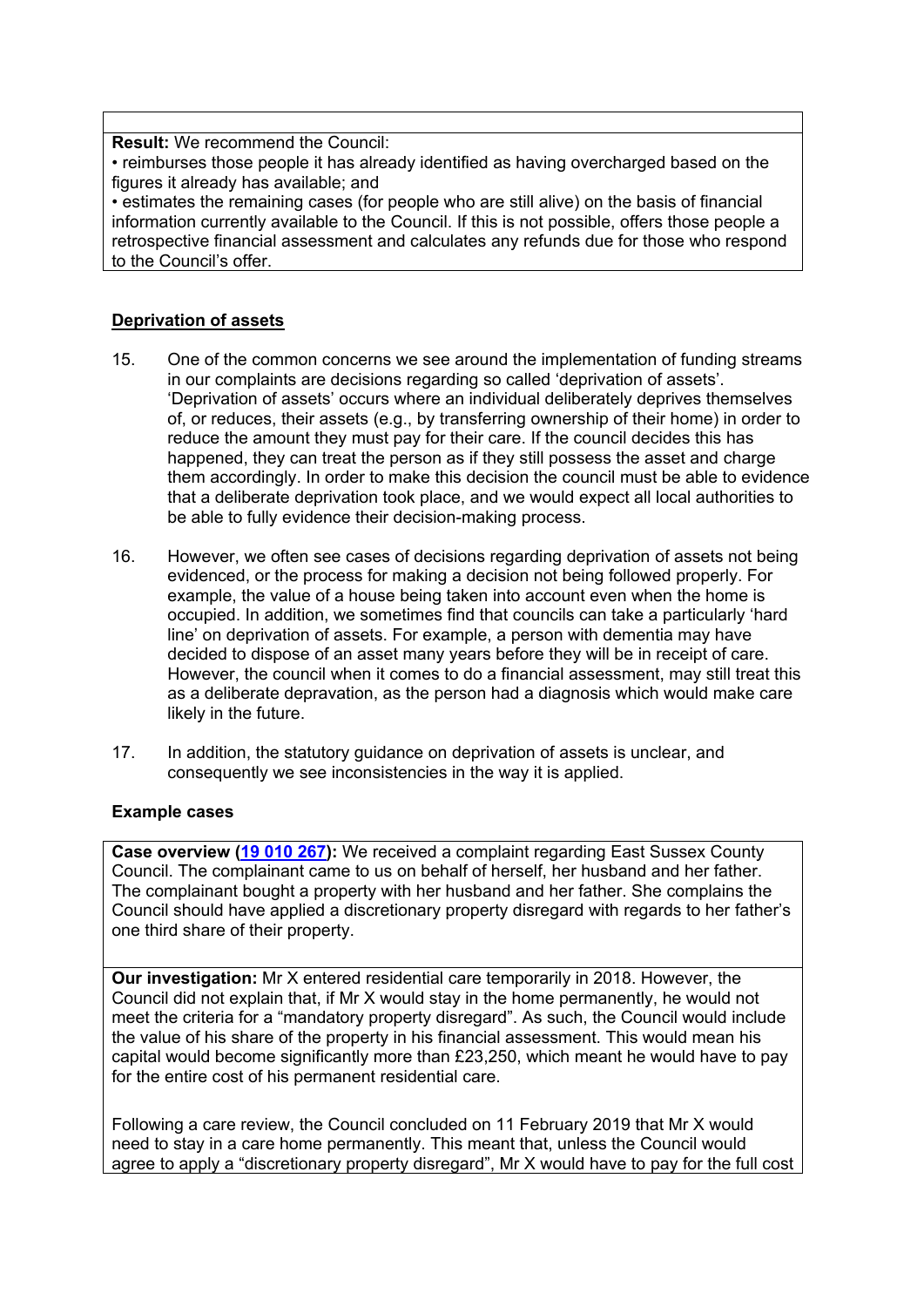of his care going forward (£900/week).

It took until 5 March 2019 before the Council completed its "capital depletion assessment" that showed Mr C's capital had reduced to £23,250 by 22 November 2018. This meant the Council would contribute towards the cost of his temporary respite care stay at the home from that date onwards.

The Council officers completed a report for one of its managers, and submitted this on 21 March 2019. The purpose of the report was to provide the manager with the information needed to make a decision if Mr X's property meets the criteria for a discretionary disregard. Although this contained relevant information about what the Council should consider, it did not include a key question that needs to be considered: namely: did Mr and Mrs C move in with Mr X (and sold their own house) for the purpose of providing care. As such, there is no evidence to conclude this important issue was included by the manager at this specific time.

The Council's records state that Mrs C told the Council on 25 March 2019 that the market value of the entire property would be between £400,000 - £450,000. Mrs C agreed that Mr X's one third share would be worth more than £23,250.

Mr X's savings were now well under £23,250. Mrs C also wanted it noted that they sold their property to care and support for her father.

The Council told Mr and Mrs C in a letter dated 14 May 2019, that it would not apply a discretionary property disregard. The Council said it considered: the care Mr and Mrs C provided and their ability to rehouse themselves (if they were at risk of homelessness). However, it said it would apply the usual 12 weeks property disregard, which would mean that Mr X would only have to start paying the full cost of his care after 2 May 2019. Mr and Mrs C responded by saying they would appeal the Council's decision.

The Council updated the care home on 23 May 2019. The care home said that if the Council would stop funding the placement on 2 May 2019, the home would have to give notice to Mr X, because he and his family were struggling to pay any further bills. Following this, the Council asked Mrs C by email to explain why Mr X did not have any funds left, as he still had £23,250 in 22 November 2019 and has only been asked to pay a contribution since then from his income (pension). The Council also asked why Mr X was not paying his assessed contribution.

Mr and Mrs C were unhappy and appealed the Council's decision about property disregards in June 2019.

We found that the Council failed to explain, when Mr X went into temporary residential respite care, how this would be paid for. This uncertainty resulted in distress to Mr and Mrs C.

The discretionary disregard report form does not include a key question, namely: what was the reason they moved in together with Mr X? Did they move in with Mr X (and sell their own house) for the purpose of providing care? As such, there is no evidence to conclude the Council included this important consideration as part of its decision, at the time. Even in its appeal response, and its initial response to the Ombudsman, the Council failed to mention that one of the key arguments made by Mr and Mrs C was that they bought the house together to care for Mr X. As such, it was important to note that Mr and Mrs C therefore claimed that their situation was similar to an example mentioned in the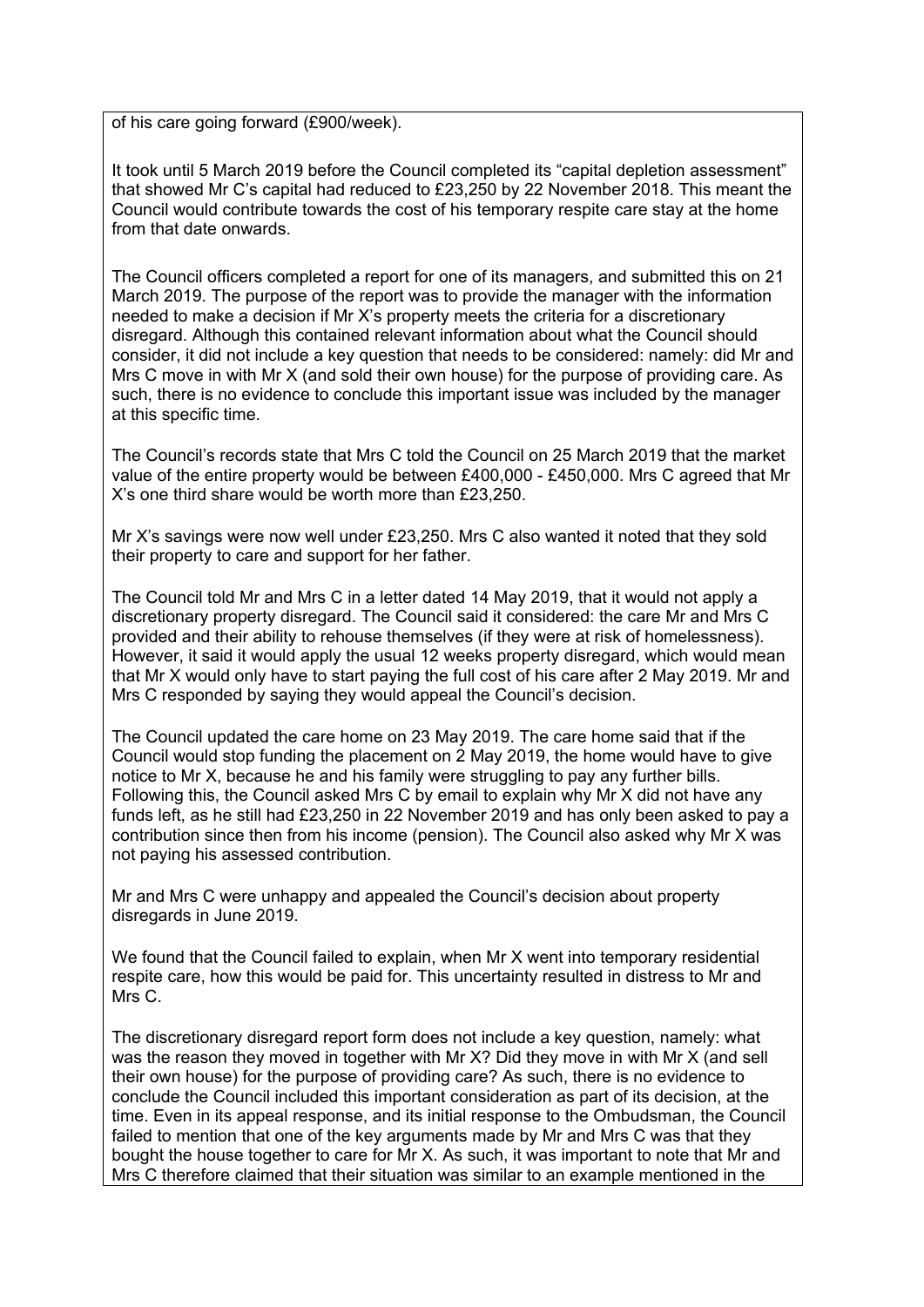#### Guidance.

The Ombudsman therefore found fault with the way the Council communicated, the delay in completing a financial assessment and the manner in which it considered the discretionary property disregard.

**Result:** We recommend that the Council should:

- Apologise to Mr and Mrs C for the faults and delays referred to above and the distress this has caused them. It should also pay them £300 to remedy this.
- Review the discretionary disregard report form to ensure it captures all the key information, and answers all the key questions, that the Council needs to consider when making a decision about discretionary property disregards.
- The Council should remind its adult social care and finance staff of the importance to ensure that clients receive enough information and advice, as early as possible, to ensure that a client is able to understand any contributions they may, or will be, asked to make so they can make an informed decision.

**Case Overview ([19](https://www.lgo.org.uk/decisions/adult-care-services/charging/19-020-372) [020](https://www.lgo.org.uk/decisions/adult-care-services/charging/19-020-372) [372](https://www.lgo.org.uk/decisions/adult-care-services/charging/19-020-372)):** We received a complaint regarding Cornwall Council. Mr X complained about the Council's decision to treat his late mother as having deliberately deprived herself of capital to avoid care charges, resulting in the family having to pay for her care.

**Our investigation:** Mr X's mother, Mrs Y, had dementia and lived in a care home from January 2014 where she funded her own care.

There was a disagreement between the council and the family regarding the amount of capital Mrs Y owned. The family claimed that Mrs Y's assets had fallen below £23,250, so she should be eligible for council funding

The council disputed this as it decided to take into account a number of assets. These included:

- A car bought in 2016 to take her on home visits and to hospital appointments
- Gifts which have been given to the family
- Cash withdrawn
- The cost of a reclining chair
- The cost of a funeral plan

The Council claimed these expenses amounted to a deliberate depravation of assets. The family claimed that these were necessities and that the money had been given to the family throughout the mother's life.

Mrs Y died on 7 November, less than a month before the Council expected to start funding her care. Before that, her family paid money into her bank account so she could continue to pay her care home fees as she had no capital left.

The Council was at fault for: failing to apply the proper tests for deprivation of capital; for seeking to restrict Mrs Y's personal spending to £30.65 a week when she was funding her own care; and for failing to take proper account of the Office of the Public Guardian's guidance on the scope for gifting. The Council needs to reconsider its decision on the extent to which Mrs Y deprived herself of capital.

**Result:** We recommend the council: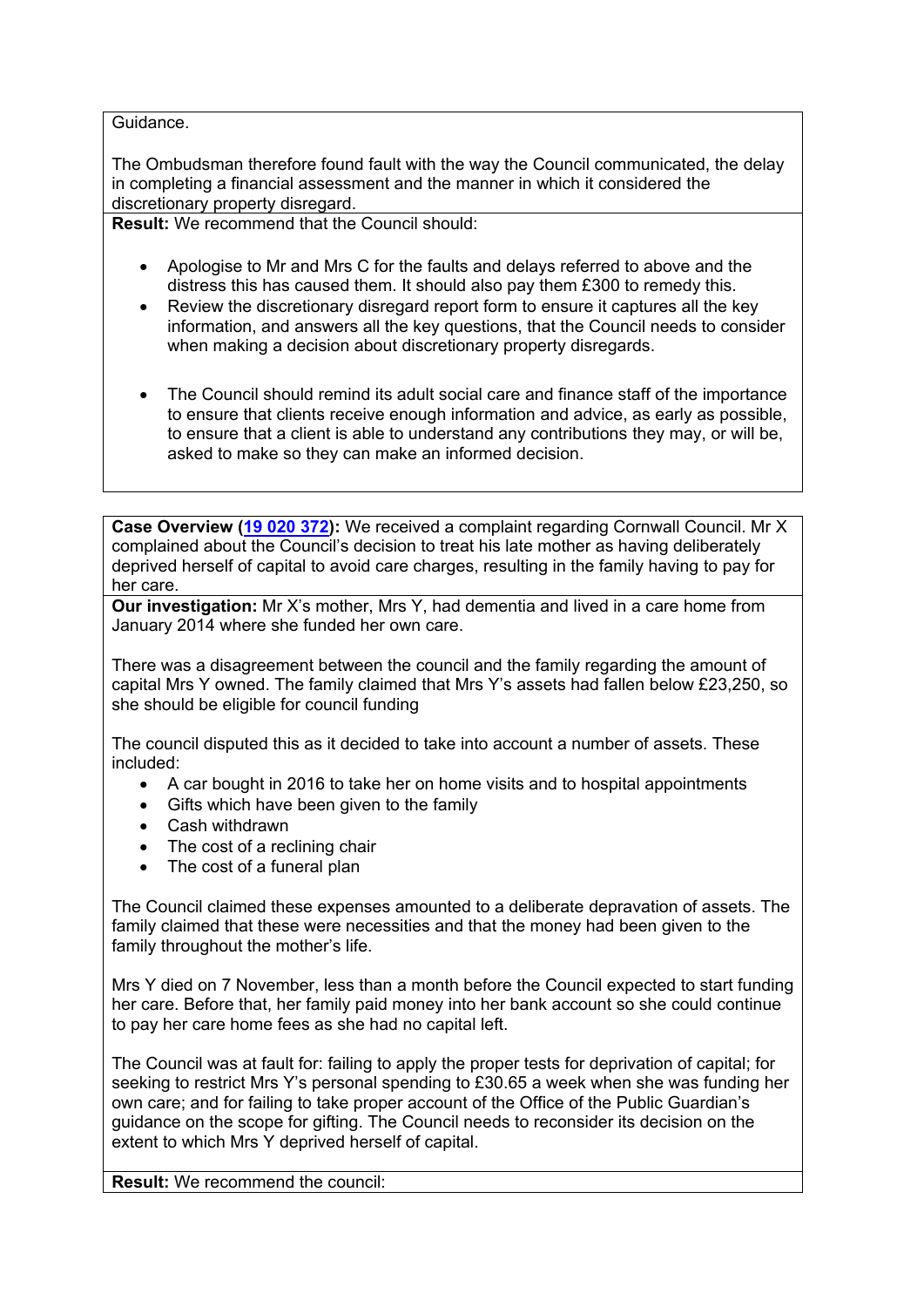#### within six weeks:

- reconsiders its decision on the extent to which Mrs Y deprived herself of capital, taking account of the fact she was not required to restrict her personal expenditure to £30.65 a week while she was funding her own care and the OPG guidance which allows for gifting:
- considers whether it should have been funding Mrs Y's care before she died and, if so, refund money to her estate;
- pays Mr X £250 for the time and trouble he has been put to in pursuing the complaint.

within eight weeks:

 takes action to ensure officers deal with decisions on deprivation of capital properly in future.

# **Top up fees**

- 18. We know from our casework that top up fees continue to be an area in which local authorities are often falling short of their requirements. Top up fees occur in a situation where someone in receipt of council funding chooses a care home which costs more than the council will fund, and therefore there needs to be an arrangement for a 'top up fee' to cover the difference.
- 19. When there is a top-up agreement in place, the council remains responsible for the full cost of the placement to the provider. This is to ensure that if the person stops paying the top up, the placement is not at risk. If this happens, the council will cover the full cost until it either recovers any outstanding top-up fees, or it finds an alternative placement which is affordable within the resident's personal budget. The council must carry out a risk assessment for the resident before an alternative placement can be arranged.
- 20. For people to make the most informed choice, it is crucial they get the right information at the right time. But we see cases where councils provide either confusing or incorrect information; do not offer potential residents and their families a genuine choice of affordable care home; or do not have an affordable option at all.
- 21. In 2015 we released a Focus Report *Counting the cost of care: the council's role in informing public choices about care homes*. <sup>2</sup> This Focus Report looks at the complaints we had received about top up fees. Although the cases in this Focus Report mostly relate to before the Care Act in April 2015, the issues raised are still relevant. Key changes from the Act include the introduction of national eligibility criteria, a right to independent advocacy and helping people to access independent financial advice.
- 22. Some of the common issues we identified in this report, which we still see today in our cases, are:
	- **The wrong information being given**: Sometimes councils give people wrong or misleading information which means they choose a home they might not otherwise have selected. Councils should give people written information about choosing a care home before they start looking for one, explaining the financial implications of moving

<sup>2</sup> [LGSCO:](https://www.lgo.org.uk/information-centre/reports/focus-reports) [Focus](https://www.lgo.org.uk/information-centre/reports/focus-reports) [reports](https://www.lgo.org.uk/information-centre/reports/focus-reports)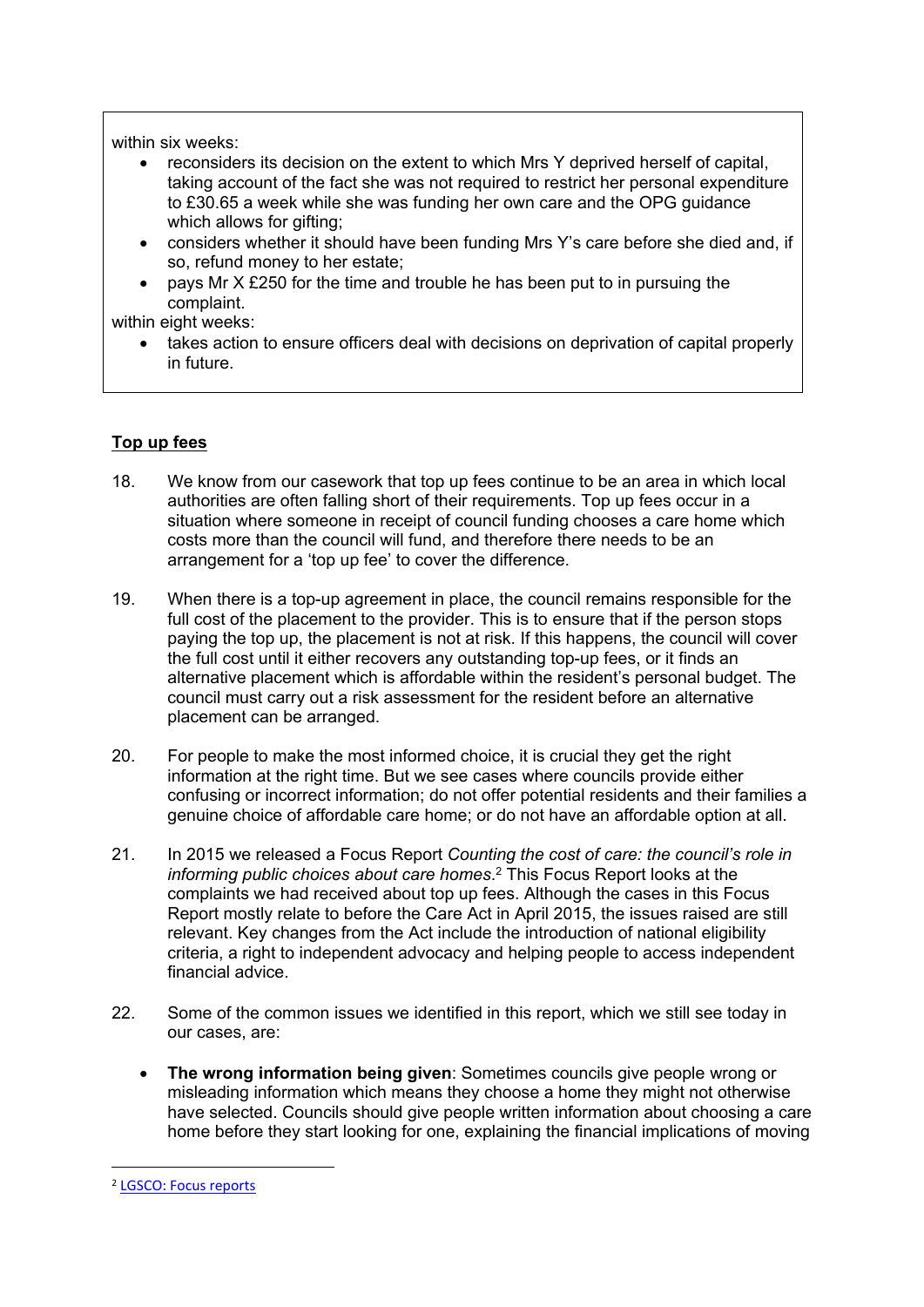to a care home and including information about top-ups and deferred payment agreements.

- **Lack of choice**: People often complain about a lack of choice, or that the only choices available to them are ones which cost more than the funding provided by the council. When there is an assessed need the council has a duty to provide an affordable placement within the person's personal budget. This should always be communicated to the person affected alongside any other options which require a top up so they have a proper choice. If there are no affordable placements available, the council has a duty to offer the person affected a place without requiring a top-up. Under the Care Act councils must have affordable placements available.
- **Councils abdicating responsibility for providing top ups:** Some councils fail to contract with care homes to pay the full chargeable rate, leaving the home to collect the resident's contribution and the top-up payments. Some councils routinely leave care homes to enter into top-up agreements with residents or third parties. Top-up agreements must be made between the council and the person paying the top-up fee.
- **Care providers charging top-ups 'behind the council's back'**: Complaints show that some care providers will charge a top-up, despite having agreed with the council to accept a placement at an affordable rate. When the council is responsible for funding a residential placement, the contract for funding is between the council and the care provider. There should be no need for the provider to raise any additional fees (i.e., top ups), with the resident. We hold councils responsible for such failings when it enters into an agreement to care for someone.
- **Introducing top ups**: In some of the cases we see, care homes have increased their charges without the council increasing what it will pay the home. In other cases, councils have reduced what they will pay a care home even though the care home has not reduced its charges. In both situations this results in someone having to pay a top up fee to cover the difference without there being an agreement to do so. Councils cannot ask someone to pay a top up unless an assessment of need shows the resident can be moved and an affordable alternative placement has been offered.
- **Assessing finances before assessing needs.** Sometimes councils calculate a person's personal budget before they have assessed their social care needs. This is wrong.

#### **Example cases**

**Case overview [\(16](https://www.lgo.org.uk/information-centre/news/2017/jun/ombudsman-finds-systemic-fault-in-council-s-charging-policy-for-dudley-care-homes) [002](https://www.lgo.org.uk/information-centre/news/2017/jun/ombudsman-finds-systemic-fault-in-council-s-charging-policy-for-dudley-care-homes) [186\):](https://www.lgo.org.uk/information-centre/news/2017/jun/ombudsman-finds-systemic-fault-in-council-s-charging-policy-for-dudley-care-homes)** We received a complaint about Dudley Metropolitan Borough Council, from a family who claimed they were given no alternative but to pay a 'third party top up fee' to help pay for their mother's care.

**Our investigation:** The mother, who had vascular dementia, moved into a care home in February 2015. It was arranged by Dudley and Walsall Mental Health Partnership Trust, on behalf of the council. The cost of the placement was £408.83 a week, including the top up.

The family explained in March they could only afford to pay £50 a week. The council agreed to pay the remainder of the top up, which was £61.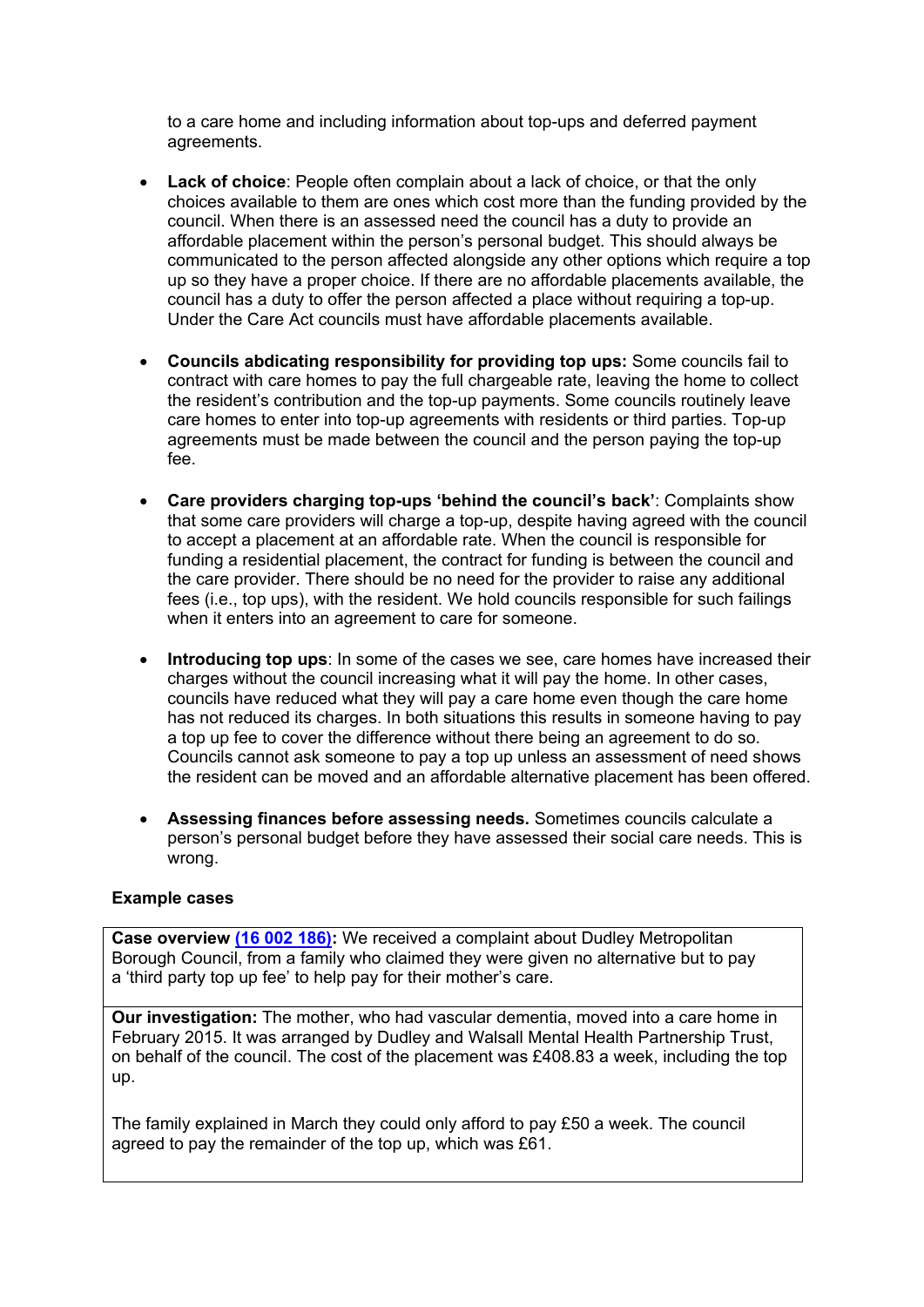In November 2015 the family realised they could no longer afford the weekly fee and asked for the council's help. The mother's needs were reassessed, but there was no record of any consideration of the affordability of the £50 weekly top up fee.

Social services told the family the council would not pay the rest of the top up fee, but would support the family if they wanted to consider moving their mother.

The family complained to the council. The council did not uphold the complaint, saying if they could not afford the £50 top up, then the council would move the woman to a cheaper placement. The family complained to us.

The Ombudsman investigation found the trust, acting on behalf of the council, had not acted in line with statutory guidance when arranging the mother's care. There was no evidence any alternative placement was made available for which the mother would not need a top up. The trust could provide no evidence of any approaches made to any other care homes.

The investigation also found fault with the trust as it could not provide evidence of any information it gave to the family about top ups. Additionally, it did not enter into a written top up agreement with the family and failed to check on the continued affordability.

**Result:** In this case, to remedy the injustice caused to the family, Dudley Metropolitan Borough Council has agreed to apologise and refund the £4,628 top up payments the family has paid. It will also reassess the mother's needs before making any changes to her care plan.

The investigation into the trust's practices reveal evidence of systemic fault which may have resulted in similar injustices to other people in the area. Because of this, the council has also agreed to review all those in council-funded residential care managed within the trust's mental health services and who pay top ups to see if any refunds are due to them. It will also review its procedures.

**Case overview [\(16](https://www.lgo.org.uk/information-centre/news/2018/jan/ombudsman-calls-for-councils-to-be-clear-on-care-home-costs) [003](https://www.lgo.org.uk/information-centre/news/2018/jan/ombudsman-calls-for-councils-to-be-clear-on-care-home-costs) [268](https://www.lgo.org.uk/information-centre/news/2018/jan/ombudsman-calls-for-councils-to-be-clear-on-care-home-costs)):** We received a complaint against Lincolnshire County Council regarding top up fees for care homes.

**Our investigation:** Our investigation found a family was not told about the possibilities available to them when their father was placed in a care home as an emergency. They were left with no option but to pay a 'top up' fee, when the council should have offered them the choice of a home which did not require the additional amount. When they struggled to pay the fees, their father was threatened with eviction.

The father, who has dementia and physical disabilities, had already been assessed as eligible for council funding when he was placed by the council in emergency residential accommodation.

The council should have offered the family the option of placing the father in a home which did not require them to pay an amount on top of what the council was already paying for his care.

The Ombudsman's investigation found because the family was not given this option, the